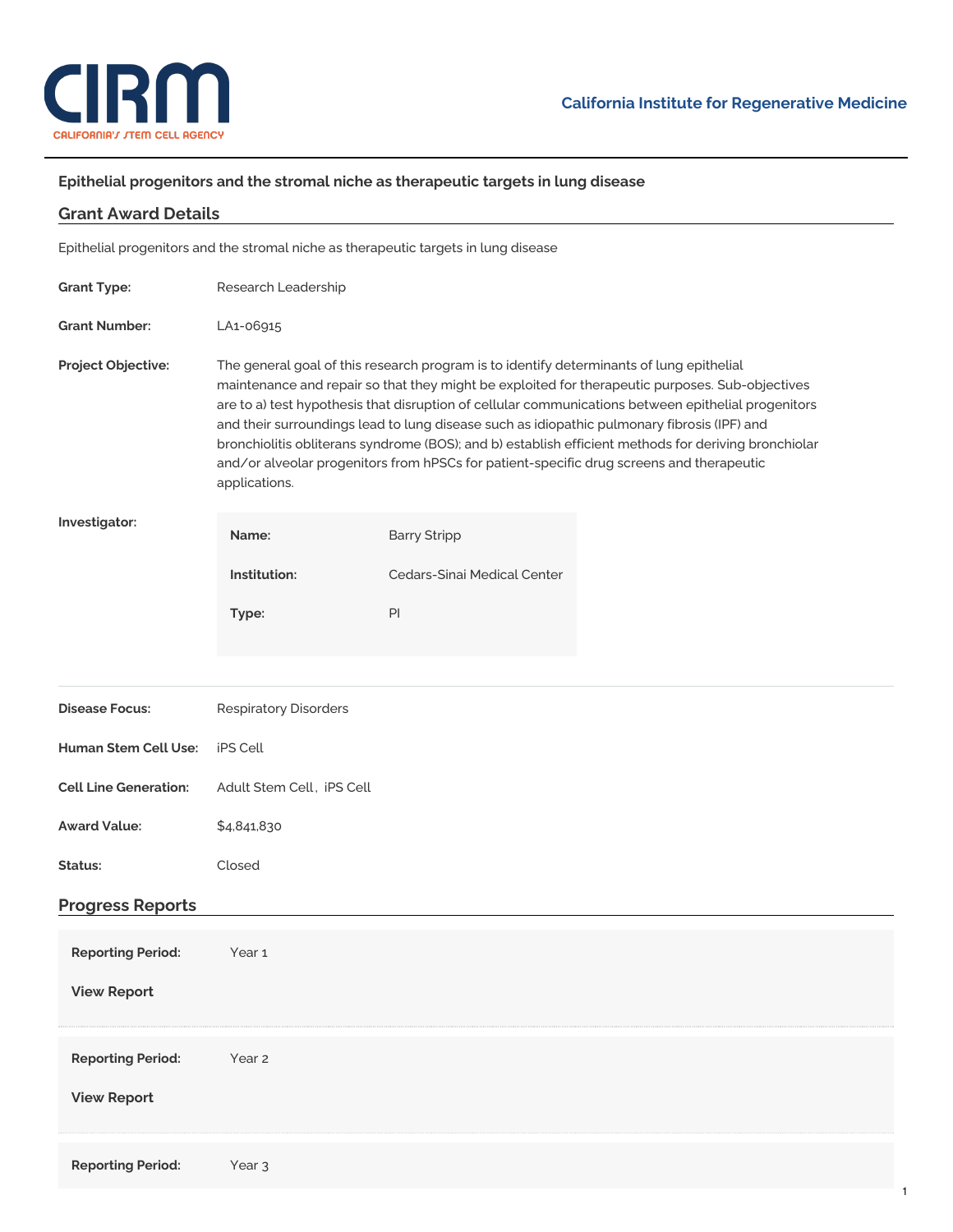| <b>View Report</b>                             |                                                                                     |
|------------------------------------------------|-------------------------------------------------------------------------------------|
| <b>Reporting Period:</b><br><b>View Report</b> | Year 6                                                                              |
| <b>Grant Application Details</b>               |                                                                                     |
| <b>Application Title:</b>                      | Epithelial progenitors and the stromal niche as therapeutic targets in lung disease |

**Public Abstract:** Chronic lung disease is an enormous societal and medical problem in California and the nation as a whole, representing the third most likely cause of death. Treatment costs were \$389.2 billion in 2011 and are expected to reach \$832.9 billion in 2021 according to the Milken Institute. Chronic lung diseases cover a spectrum of disorders that include pulmonary fibrosis, a disease that makes it difficult to breathe due to the accumulation of scar tissue in the lung, and chronic obstructive pulmonary disease (COPD), a disease that makes breathing difficult due to loss of critical structures that allow oxygen to enter the blood. According to Breathe California, COPD is the 4th leading cause of death in the United States and 1.6 million Californians are diagnosed with COPD. Treatment options vary by disease but are particularly ineffective for patients with COPD and fibrotic lung diseases. One fibrotic lung disease termed idiopathic pulmonary fibrosis (IPF) can only be treated by lung transplantation and this option is limited to those who meet specific age and health criteria. Without transplantation the majority of IPF patients die within three years of initial diagnosis.

> Our research team being recruited to California is led by an international expert in lung stem cell biology and includes a leading physician in pulmonary fibrosis research and clinical management. Goals of research outlined in this proposal are to understand how lungs are damaged by diseases and to develop new treatment options to help prevent, arrest, or repair damage leading to improved patient health. Specifically, we will show how cells that line airspaces of the lung generate new cells that function to protect the lung from injury and facilitate gas exchange during breathing. Through this work it will be possible to determine how lung disease is caused and this will lead to new therapies that will prevent either initiation or progression of lung disease.